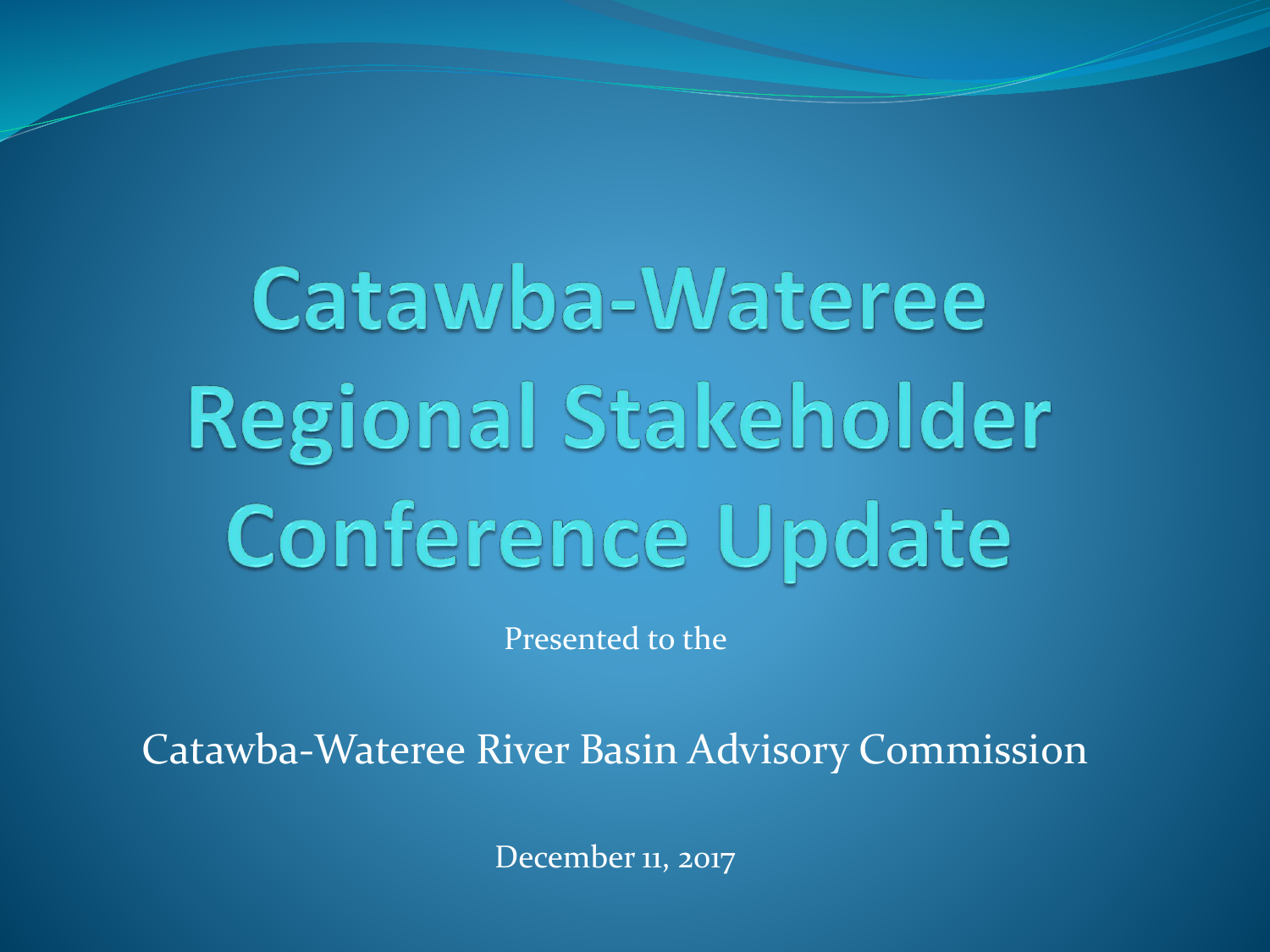# Background

#### **Hosted by the Catawba-Wateree Relicensing Coalition and Duke Energy**

| November 2  | Morganton, NC                       | 29   |
|-------------|-------------------------------------|------|
| November 6  | Belmont, NC                         | 25   |
| November 8  | Catawba Indian Nation/Rock Hill, SC | 25   |
| November 16 | Great Falls, SC                     | 41   |
|             | <b>Total</b>                        | 12.0 |

#### **Purposes**

- To continue *engaging stakeholders* in the Catawba-Wateree River Basin on implementation of Duke Energy's new hydropower license and the Comprehensive Relicensing Agreement (CRA).
- *To include people and organizations who are new* or who were not actively involved in the original relicensing process and who are now in positions or situations affected by the license and CRA.
- To learn as much as possible to *ensure the implementation process goes smoothly and coordinates well with local plans* for our river basin.
- To solicit feedback on building *timely and effective ongoing communications* and information connections.
- *To understand your role.*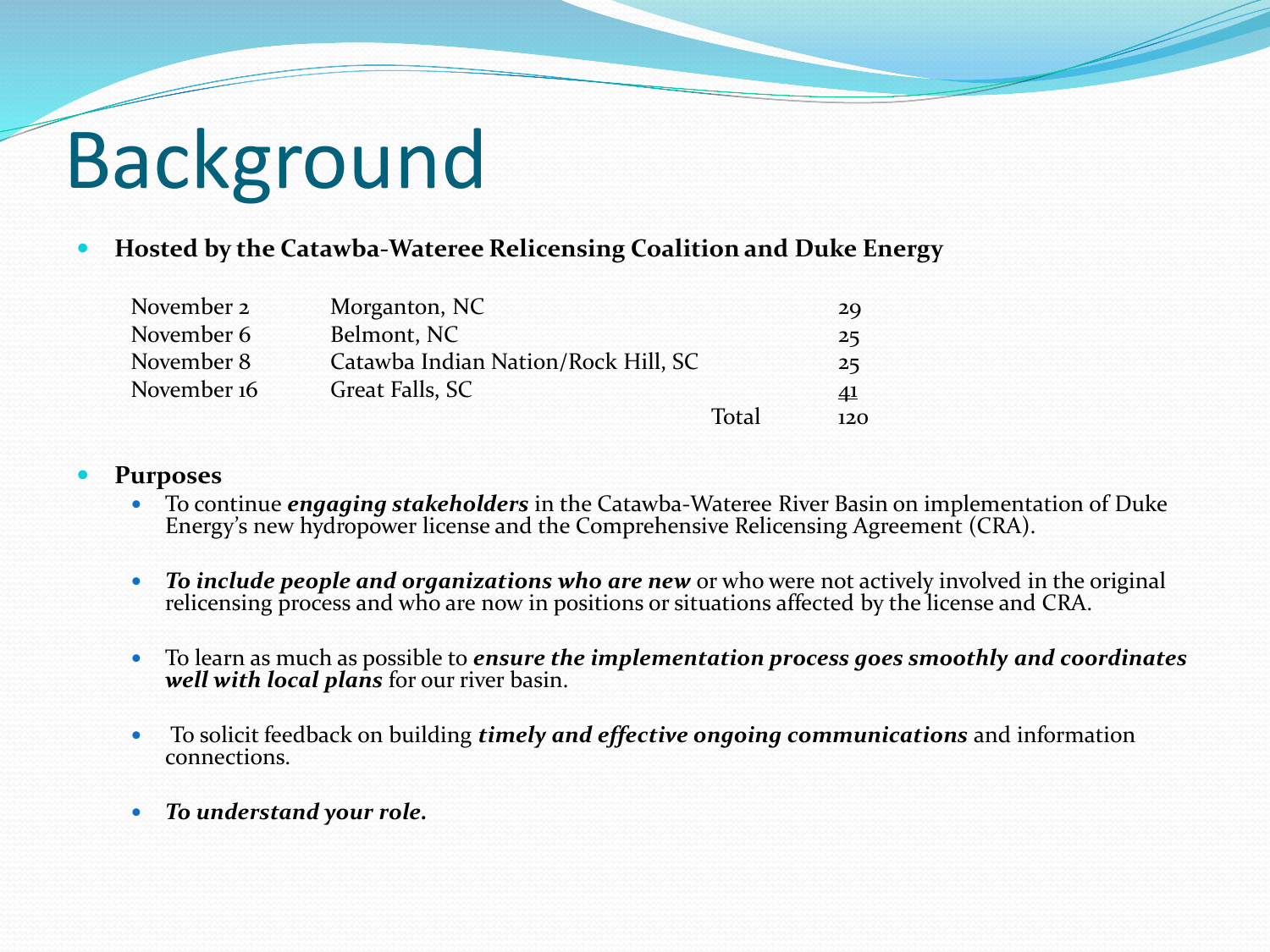## Topics Included

- Comprehensive Relicensing Agreement Modifications and License Amendments *(reviewed with the CWRBAC on October 6)*
- License Status *(reviewed with the CWRBAC on October 6)*
- Water Supply Master Plan
- Recreation Management Plan
- Land Conservation
- Ecological Flows
- Habitat Enhancement Program
- Hydro Operations
- Water Quality Enhancements and Monitoring
- Shoreline Management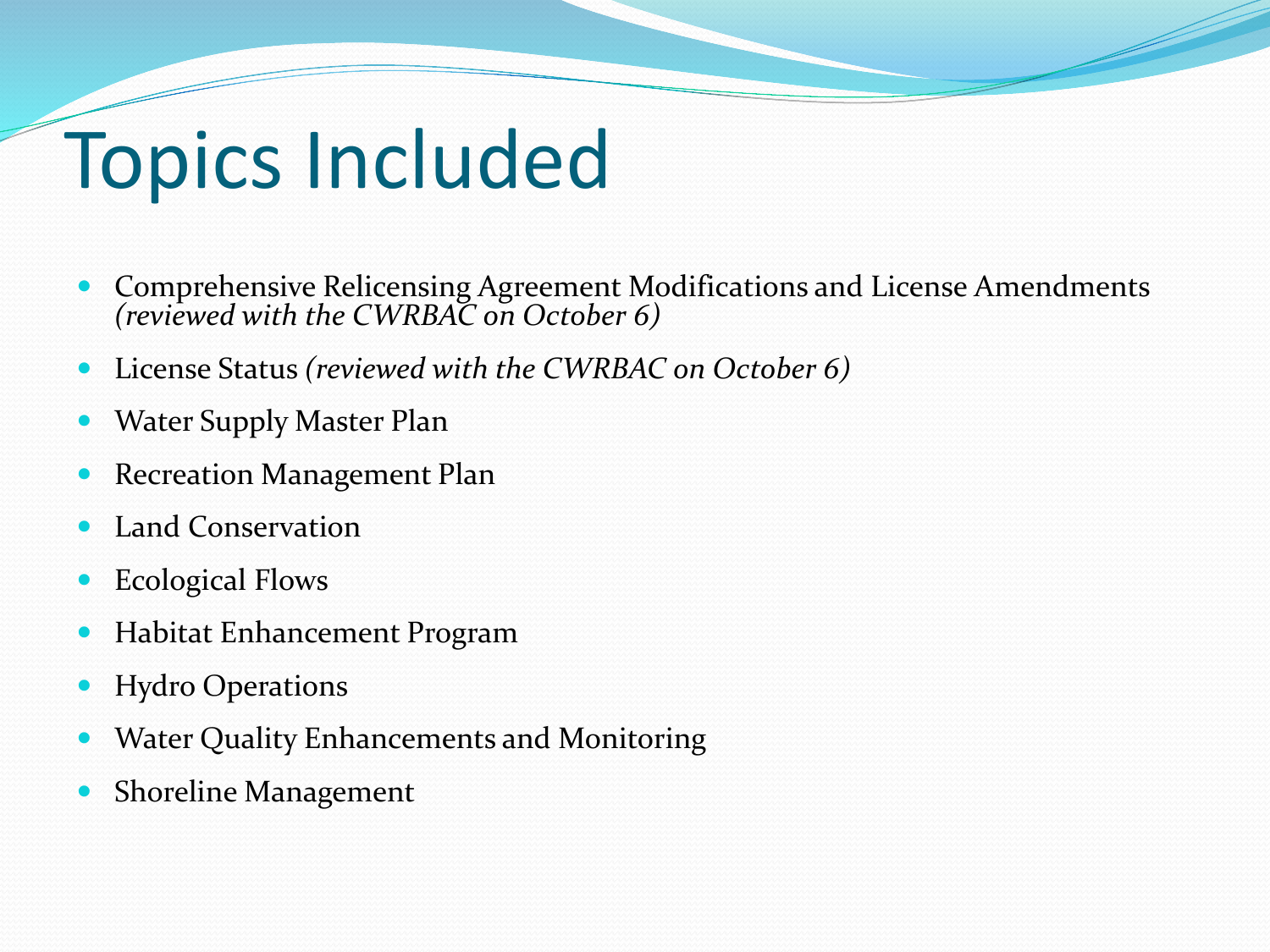## Interests Discussed

### **1. Information on long term source water protection.**

The Catawba Wateree Water Management Group and the Catawba Wateree Initiative are both working on source water protection.

### **2. Timelines – How CRA and license requirements are related to Recreation Management Plan, license amendment, and license term litigation.**

| <b>Pending Action</b>                                                                                                                                                  | When will pending action<br>$occur?*$                                                                                                    | Activities "unlocked" when<br>pending action taken                                                                                                                                                                          | <b>Time frame for "unlocked"</b><br>activities                                                                                                 |
|------------------------------------------------------------------------------------------------------------------------------------------------------------------------|------------------------------------------------------------------------------------------------------------------------------------------|-----------------------------------------------------------------------------------------------------------------------------------------------------------------------------------------------------------------------------|------------------------------------------------------------------------------------------------------------------------------------------------|
| <b>FERC</b> approval of license<br>amendment application filed<br>5/5/2017 (includes two<br>implementation plans)                                                      | 2017 (est.)                                                                                                                              | Initiates compliance schedule<br>for installing all flow release<br>provisions and water quality<br>monitors                                                                                                                | Projects range from already<br>complete to 55 months after<br>pending action is complete.                                                      |
| <b>FERC approval of Recreation</b><br><b>Management Plan (RMP) filed</b><br>11/2016                                                                                    | 2017 (est.)                                                                                                                              | Initiates compliance schedule<br>for 55 new or expanded<br>license-required recreation<br>areas                                                                                                                             | 28 - $1st$ five years<br>16 - $2nd$ five years<br>$8 - 3$ <sup>rd</sup> five years<br>$3 - 4$ <sup>th</sup> five years                         |
| Final resolution to 40-vs.-50<br>year license term challenge,<br>currently before the United<br><b>States Court of Appeals,</b><br><b>District of Columbia Circuit</b> | All court filings completed in<br>$\bullet$<br>March, 2017<br>$\bullet$<br>Court has scheduled oral<br>arguments for December 8,<br>2017 | Initiates compliance schedule<br>for completing additional flow<br>release capacity on the<br>Wateree spillway<br><b>Assuming a 50-year license:</b><br>1. \$1.5M to NC to purchase<br>recreation and conservation<br>lands | Eight years after date of final<br>resolution<br><b>Assuming a 50-year license:</b><br>1. Within three years after date<br>of final resolution |
|                                                                                                                                                                        | Potential for further appeals<br>$\bullet$                                                                                               | 2. \$1.5M to SC to purchase<br>recreation and conservation<br>lands                                                                                                                                                         | 2. Within three years after date<br>of final resolution                                                                                        |

Duke Energy has taken an action item to implement more regular update communications with Catawba-Wateree Stakeholders.